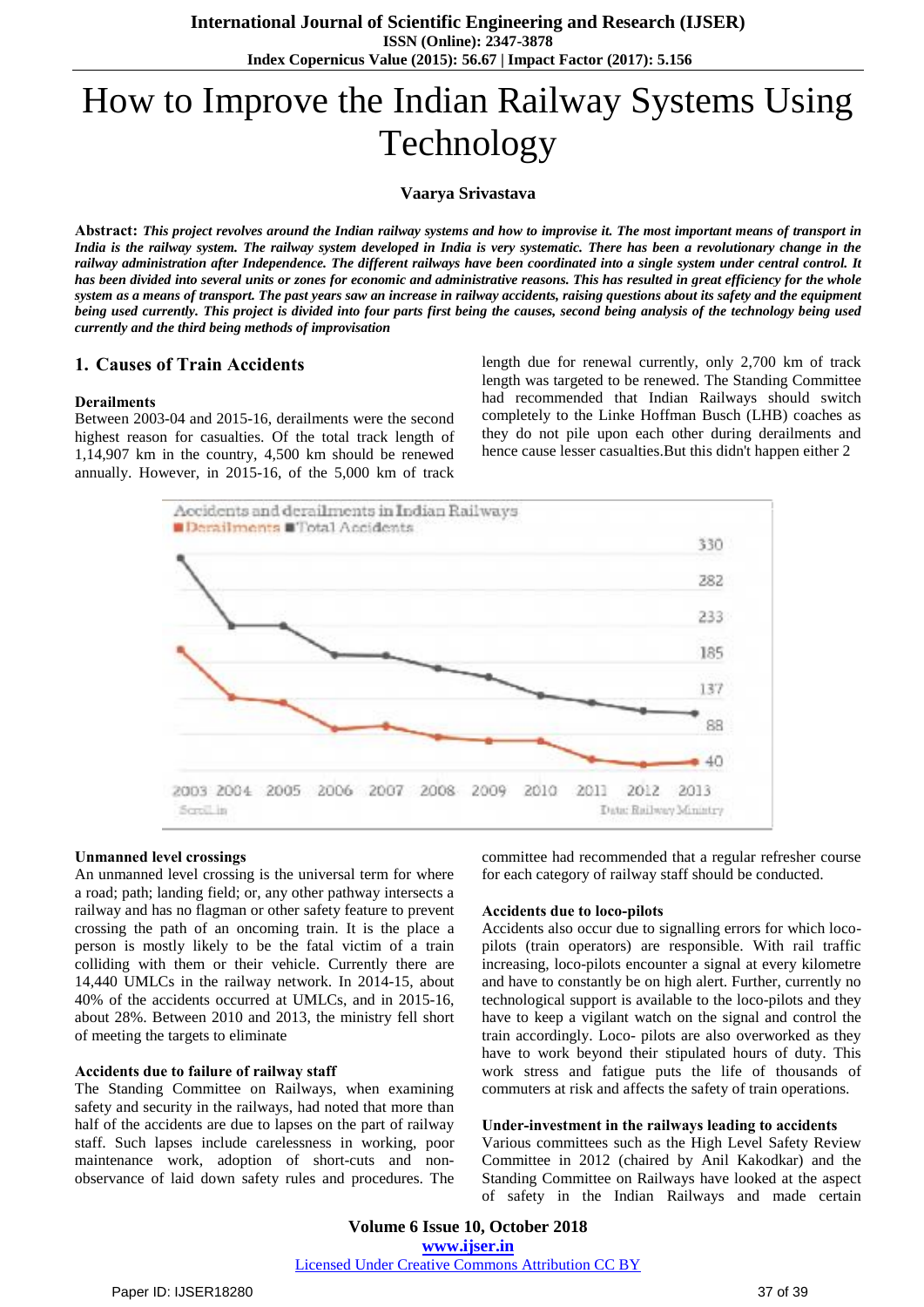# **International Journal of Scientific Engineering and Research (IJSER) ISSN (Online): 2347-3878 Index Copernicus Value (2015): 56.67 | Impact Factor (2017): 5.156**

recommendations. According to the Kakodkar Committee, the total financial implication of the safety measures over the five-year period (2012-17) was likely be around Rs 1 lakh crore. In the Union Budget 2017-18, the creation of a Rashtriya Rail Sanraksha Kosh was proposed for passenger safety. It will have a corpus of Rs 1 lakh crore over a period of five years (Rs 20,000 crore per year). While accidents have been decreasing, the number still remains fairly high.

# **2. Solutions to these Problems**

## **Derailment**

Signalling systems

A railway anti-collision and anti-derailment safety system, comprises a self- propelled coach adapted to precede a train. The coach has sensor structure to reveal anomalies or obstacles along railroad tracks, and an integration system between the coach and a train to pilot the coach from the train and to transfer from the coach to the train information as to anomalies or obstacles. The coach responds to the detection of anomalies or obstacles to eject the coach forcibly from the tracks to one side of the tracks.IIT Kanpur is developing a number of technologies for improving the safety of rail journeys. **Derailment Detection Devices** are sensors that are on board trains and detect the possibility of derailment based on movement and tilt.



## **Unmanned level crossing**

The Government Railway Police (GRP) here has been compiling information on the number of accidents at unmanned level crossings as well as the crossings where accidents have been frequently reported in the last five years. Thereafter, the railway authorities would be requested to install the `train actuated warning device' (TAWD) at unmanned level crossings where accidents take place repeatedly.

Negligence and the fault of road users have led to accidents at unmanned level crossings. The recent one at an unmanned level crossing at Kambarasampettai near here, which claimed the lives of four persons, was yet another accident caused due to the fault of the road user.

The device would raise an alarm to alert motorists about approaching trains. The GRP plans to organise campaigns to create awareness of the hazards of trespassing on tracks.

## **Accidents due to railway staff**

The only way to reduce the failure by the hands of railway staff is to hire qualified staff members and to ensure that the government initiates various drives for awareness of accidents that can be caused and preventive measure to be taken by the staff in case of san emergency.

## **Accidents due to loco pilot**

Loco pilots are often overworked. The Standing Committee on Railways had recommended that loco-pilots and other related running staff be provided with sound working conditions, better medical facilities and other amenities to improve their performance. With regard to signals, the committee recommended that the location of signals can be uniformly displayed and be linked with visibility, braking distance and speed.

## **Expenditure on railways**

Funding for railways has been a keen outlook for the Indian government budget tis year, a few highlights are as follows:

- Rs 1.48 lakh crore has been allocated for Indian Railways. Most of this capex will be dedicated to capacity creation.
- 12,000 wagons, 5160 coaches and 700 locomotives are on the way. A major programme has also been initiated by the government to strengthen infrastructure at the Goods sheds and fast track commissioning of private sidings. Optimal electrification of railway network is a priority. Along with that the government is focused on Physical targets of Indian Railways andhas targeted 4,000 km of commissioning during 2017-18. Work on dedicated East and West freight corridors are in progress.
- Government plans to create world-class modern train sets including Train 18 and Train 20. Train 18 and Train 20 will be manufactured at Integral Coach factory, Chennai, announced in Union Budget 2018. Government plans to eliminate 4,267 unmanned railway crossing in next two years.
- For Passenger security, Wifi, CCTVs in all stations and trains will be introduced.

**Volume 6 Issue 10, October 2018 www.ijser.in** Licensed Under Creative Commons Attribution CC BY